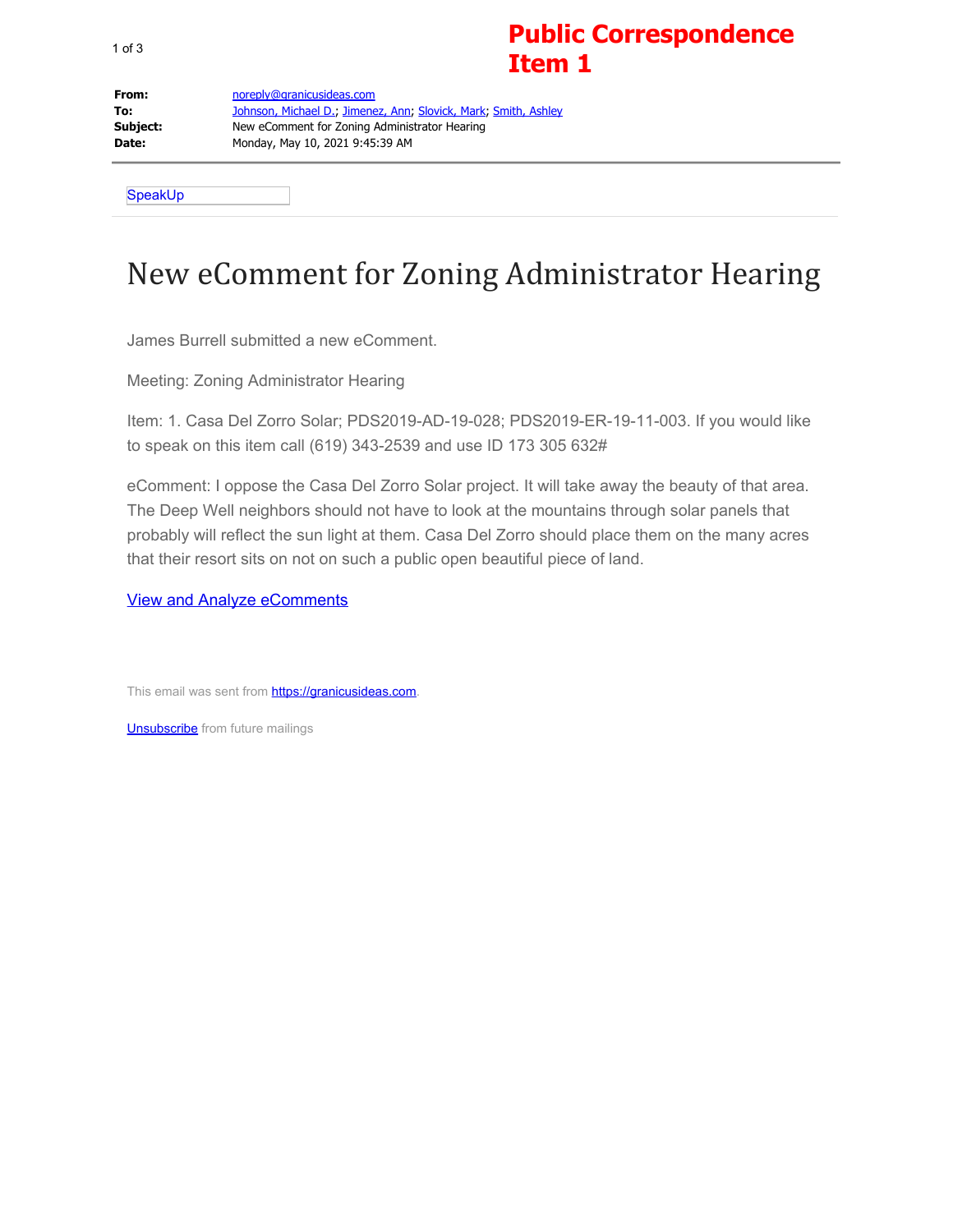| From:    | noreply@granicusideas.com                                       |
|----------|-----------------------------------------------------------------|
| To:      | Johnson, Michael D., Jimenez, Ann, Slovick, Mark, Smith, Ashley |
| Subject: | New eComment for Zoning Administrator Hearing                   |
| Date:    | Monday, May 10, 2021 9:37:09 AM                                 |
|          |                                                                 |

**SpeakUp** 

## New eComment for Zoning Administrator Hearing

Janet Burrell submitted a new eComment.

Meeting: Zoning Administrator Hearing

Item: 1. Casa Del Zorro Solar; PDS2019-AD-19-028; PDS2019-ER-19-11-003. If you would like to speak on this item call (619) 343-2539 and use ID 173 305 632#

eComment: I am strongly opposed to this project. Casa Del Zorro has a lot of property that this solar project could be located on. Why contaminate the beauty and peace of the Deep Well neighborhood by installing solar panels in such an open site. They will be an eye sore to the neighborhood. Let them build a parking garage locating them on top or have them locate the panels on their many acres of land. Solar is the way to go but not at the expense of the neighbor for a private business.

[View and Analyze eComments](http://email.granicusideas.com/c/eJw9js0KwyAQhJ8m3irrT2M8eMilh75EWV1JpNGEmBSap6-nwsDMxzAw5AxYxZLrwdpeSB-8QHqJISjppeyNCR4oKNUSdBrwwrrd6hbxfW6SZ0wLm50mE4X25g4agLxELSIYEqCVFXbwbHHzcWydGjv5aKoU1rMcXz7tWFI4a6KIlYc1txIpp9I8NsyxHJXtbiyFP1OjeLUT_3lAPq2fHzJbPb8)

This email was sent from **https://granicusideas.com**.

**[Unsubscribe](http://email.granicusideas.com/c/eJwNjkEOgyAQAF-jtxJkFeTAoZce-olmWbYtqSIRaVJfX5I5TOY0wRlpoY9OS2v1oDz5AcNjmAmUV0obQ14GAmgmu1HiiSVfSmb81KzEinHp325mNVvQDIEMKT1NZvR6mr0hAwg29It7H0fu4NqpW-O1Y4pUSwyMRdC2tpb37RkXblZTqb7QHj0_ag54cOl3d01J3OPKic_2UQJtNR0_QShe2_cPGYk_jA)** from future mailings